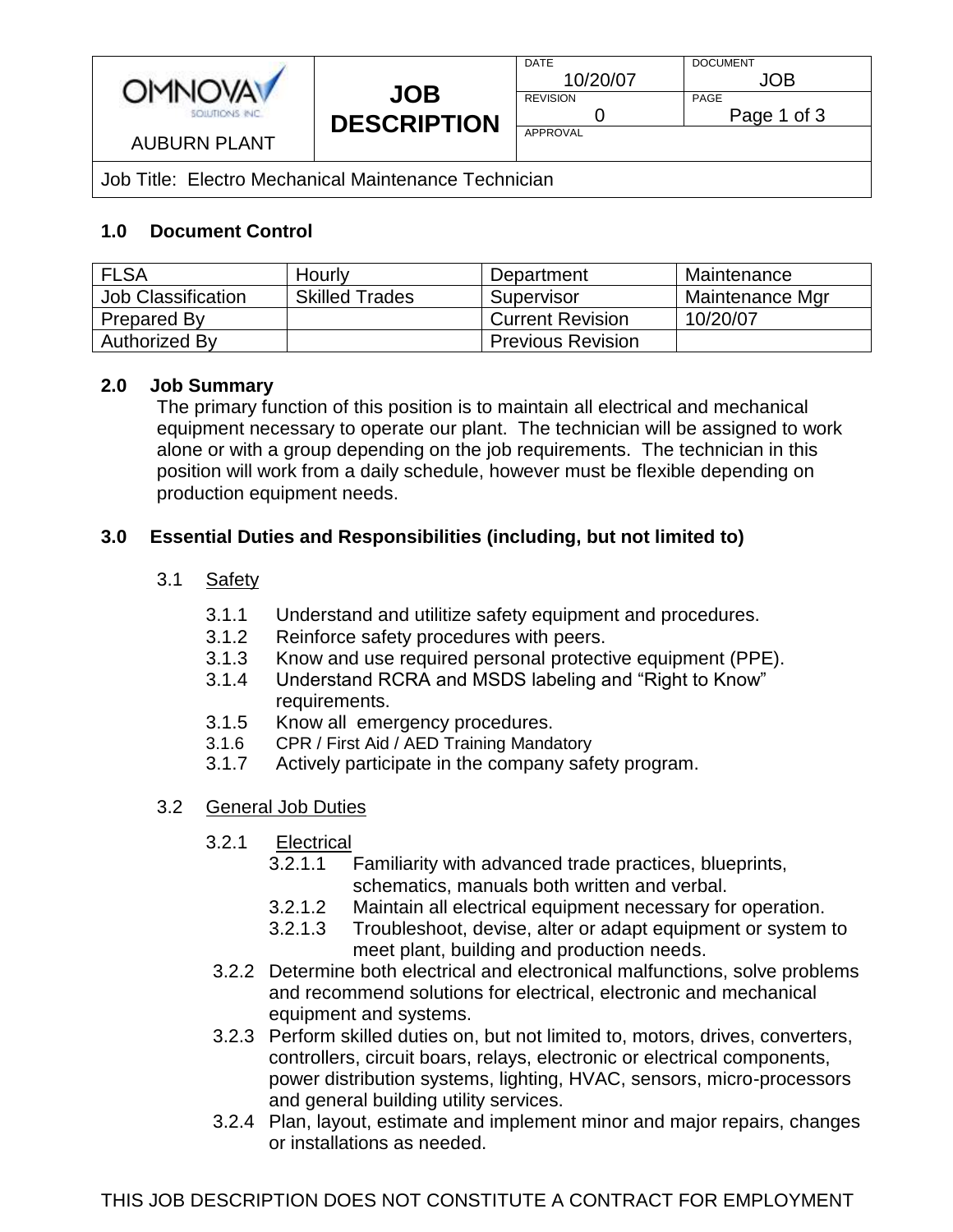

| <b>DATE</b>     | <b>DOCUMENT</b> |  |
|-----------------|-----------------|--|
| 10/20/07        | JOB.            |  |
| <b>REVISION</b> | PAGE            |  |
|                 | Page 2 of 3     |  |
| APPROVAL        |                 |  |
|                 |                 |  |

# Job Title: Electro Mechanical Maintenance Technician

- 3.2.5 Calculate electrical or electronic parameters, order parts and supplies as authorized.
- 3.2.6 Inspect, test and perform preventative maintenance to specified equipment for production or building services.
- 3.2.7 Install conduit, wiring junction boxes and circuit protectors for DC or AC low or high voltage.
- 3.2.8 Understand and use electrical codes, programming techniques and power distribution capacities.
- 3.3 Mechanical
	- 3.3.1 Work from schedules, drawings, schematics, manuals, written and verbal instructions with standard maintenance practices to provide proper operations and timely service to all departmental equipment.
	- 3.3.2 Check overall operations of equipment for safety quality and effective production change over.
	- 3.3.3 Maintain all parts of utility and production equipment as necessary to continue the operation of equipment.
	- 3.3.4 Rebuild equipment as necessary, e.g. pumps/rolls/gear-reducers/rotary unions/blowers/ choppers/fans/air shafts/clutches
	- 3.3.5 Lube, Oil and grease Equipment
	- 3.3.6 Adjust timing tensions, dirves, sprockets and belts
	- 3.3.7 Plan, layout and design modifications, changes, rebuilds, tear downs and major installations
	- 3.3.8 Modify tooling as necessary for production or maintenance equipment
	- 3.3.9 Analyze and troubleshoot machinery or process problems as necessary
	- 3.3.10 Utilize welding techniques as necessary
- 3.4 Other
	- 3.4.1 Report quality or production difficulities to supervisor or appropriate personnel
	- 3.4.2 Maintain clean and orderly work area
	- 3.4.3 Maintain all buildings and grounds as necessary
	- 3.4.4 Assist production personnel to maintain or recover production
	- 3.4.5 Answer emergency calls / be available for call ins as scheduled
	- 3.4.6 Write and maintain logs, records, forms and time sheets
	- 3.4.7 Observe all Company rules and regulations, including housekeeping, safety, quality of work and PPE's
	- 3.4.8 Perform other duties as assigned

# **4.0 Qualification Requirements**

- 4.1 Education
	- 4.1.1 High school graduate or equivalent.
	- 4.1.2 Certificate: Electro Mechanical Maintenance 2 year program
	- 4.1.3 Prefer: Associates Degree